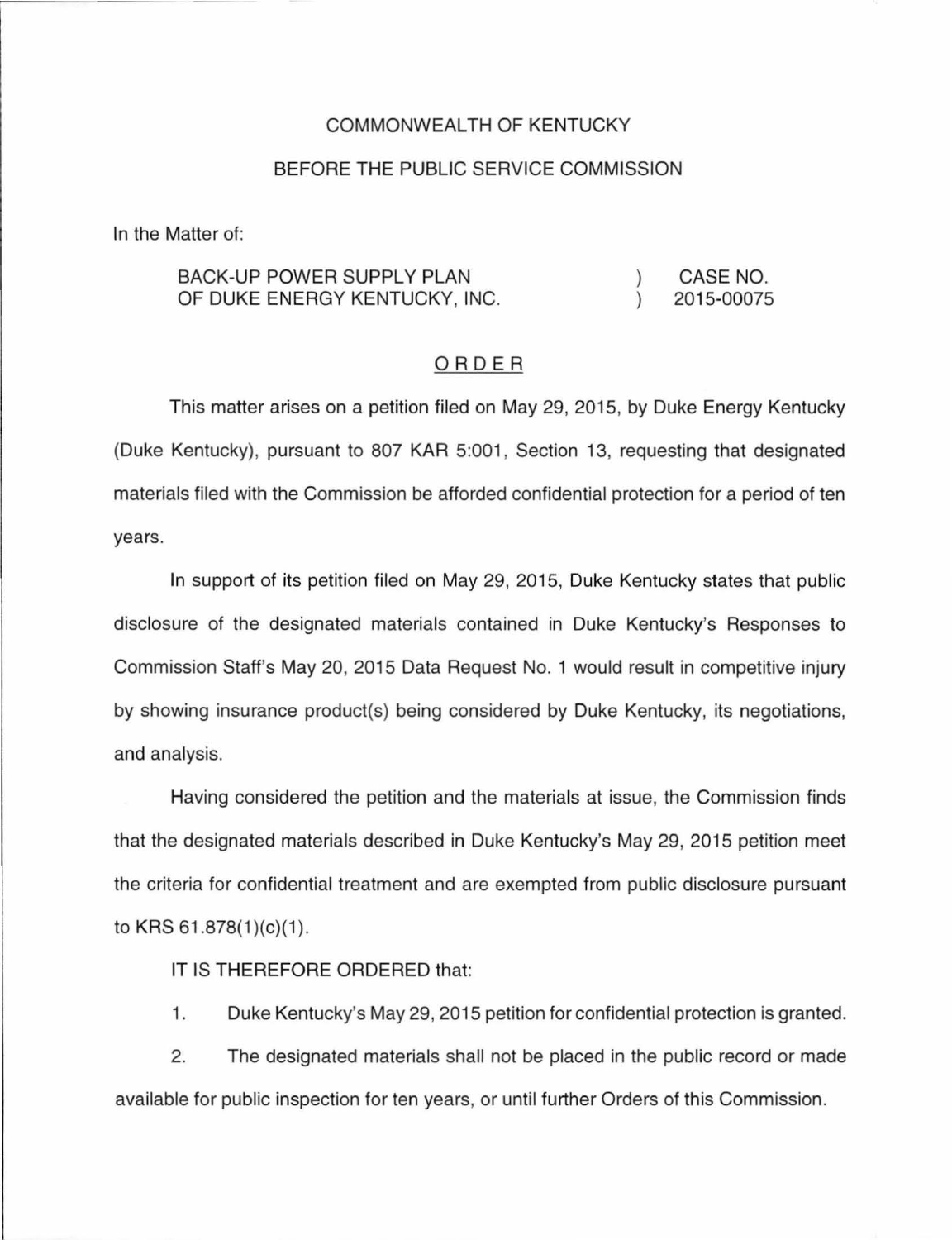3. Use of the designated materials in any Commission proceeding shall be in compliance with 807 KAR 5:001, Section 13(9).

4. Duke Kentucky shall inform the Commission if the designated materials become publicly available or no longer qualify for confidential treatment.

5. If a non-party to this proceeding requests to inspect the designated materials granted confidential treatment by this Order and the period during which the materials have been granted confidential treatment has not expired, Duke Kentucky shall have 30 days from receipt of written notice of the request to demonstrate that the materials still fall within the exclusions from disclosure requirements established in KRS 61.878. If Duke Kentucky is unable to make such demonstration, the requested materials shall be made available for inspection. Otherwise, the Commission shall deny the request for inspection.

6. The Commission shall not make the designated materials available for inspection for 30 days following an Order finding that the materials no longer qualify for confidential treatment in order to allow Duke Kentucky to seek a remedy afforded by law.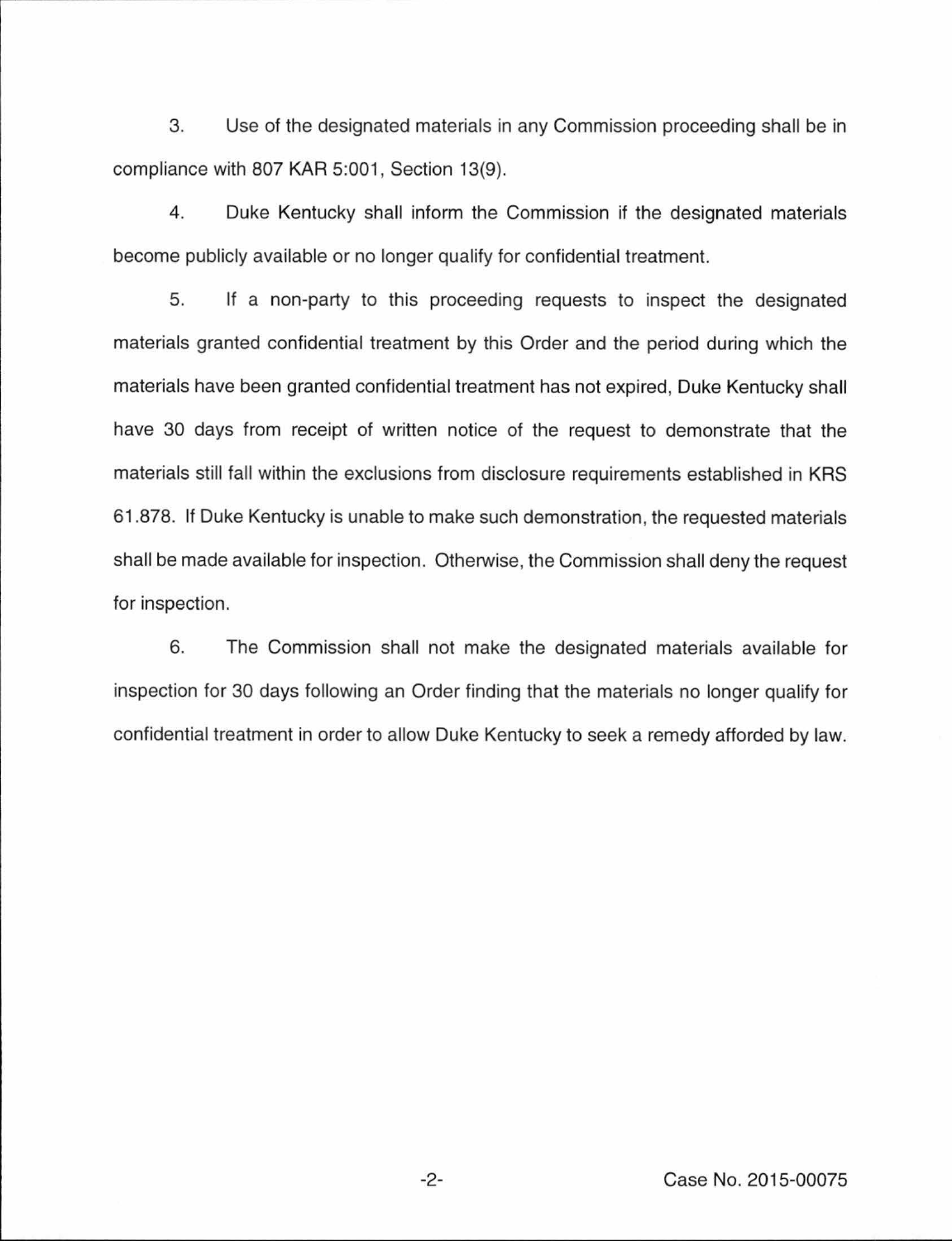By the Commission

|                    | <b>ENTERED</b> |                        |
|--------------------|----------------|------------------------|
|                    |                | APR 16 2019            |
| SERVICE COMMISSION |                | <b>KENTUCKY PUBLIC</b> |

ATTEST:

Quenk. Person

Executive Director

Case No. 2015-00075